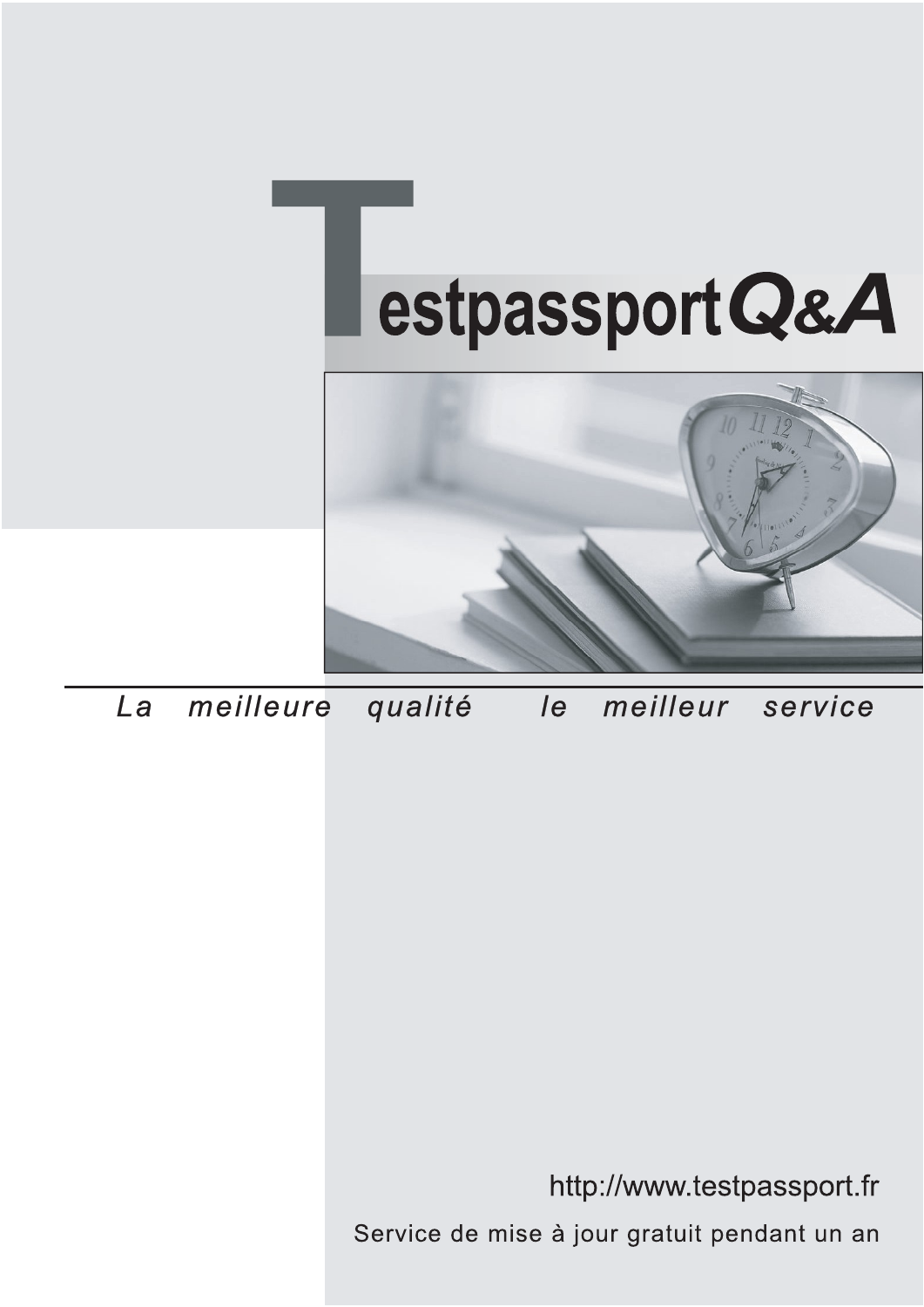# **Exam** : **C9530-001**

### **Title** : : IBM Integration Bus v10.0, Solution Development

## **Version** : DEMO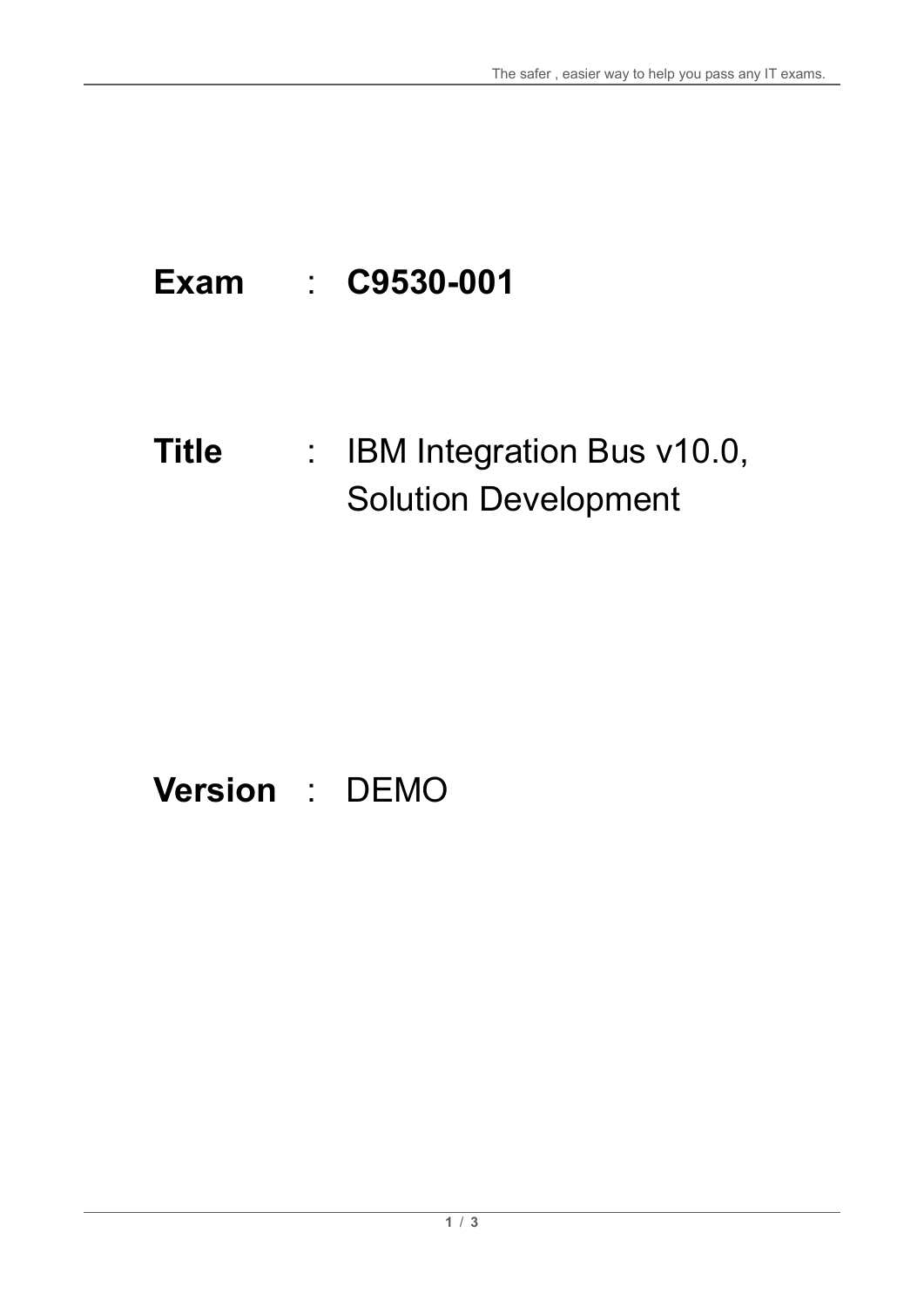1.What is the first step in creating an IBM Integration Bus (IIB) based pattern?

A. Every new application may require a pattern. So start with creating a pattern project.

B. Identify an exemplar project and the variants to be replaced in the generated instance.

C. Create a Java class that may be used in the pattern generation for changing the default behavior.

D. Investigate how to create eclipse plugin since the IIB patterns are built as eclipse plugins for the toolkit.

#### **Answer:** B

#### **Explanation:**

The three stages of creating a user-defined pattern are performed by the IBM Integration Bus developer, the pattern author, and the pattern user.

1. The IBM Integration Bus developer develops the exemplar. The exemplar is fundamental to the pattern authoring process. It assumes that the exemplar is the starting point for a pattern. Some modifications might be required to the exemplar to prepare it for pattern authoring.

2. The pattern author creates a pattern plug-in from the exemplar.

3. The pattern user receives a user-defined pattern, customizes it, and uses it in accordance with the requirements of the organization.

References: https://www.ibm.com/support/knowledgecenter/en/SSMKHH\_9.0.0/com.ibm.etools.mft.doc/ bc68380\_.htm

2.How can WebSphere Service Registry & Repository (WSRR) information be pre-loaded into the IBM Integration BUS (IIB) cache before sending any messages to the message flow?

A. By subscribing to WSRR notifications.

B. Adding predefinedCacheQueries to a custom policy within WSRR.

C. By using the predefinedCacheQueries parameter in the Configurable Services for the broker.

D. WSRR data cannot be loaded into the IIB cache without sending a message that accesses the WSRR node.

#### **Answer:** C

#### **Explanation:**

Enabling cache preloading

After the query file is created and placed on the server, configure the broker to use the text file at execution group start up. The change properties command will be used to achieve this and is accomplished by running the following command:

Command to enable preloading of the WSRR cache from file

mqsichangeproperties <br/> <br/> <br/> <br/> <br/>name> -c ServiceRegistries -p

"<wsrr\_query\_text\_file>" -o DefaultWSRR -n predefinedCacheQueries

Replace <broker\_name> with the name of the broker that is being used. Replace <wsrr\_query\_text\_file> with the absolute file path location and name of the query file.

#### References:

https://www.ibm.com/developerworks/websphere/library/techarticles/1404\_smithson7/1404\_smithson7.ht ml

3.Which statement about the Cloned node is true?

A. The Cloned node can be used to create reusable templates for Mapping node.

- B. The Cloned node can be used to create reusable templates for .NetInput node.
- C. The Cloned node can be used to create reusable templates for XSLTransform node.